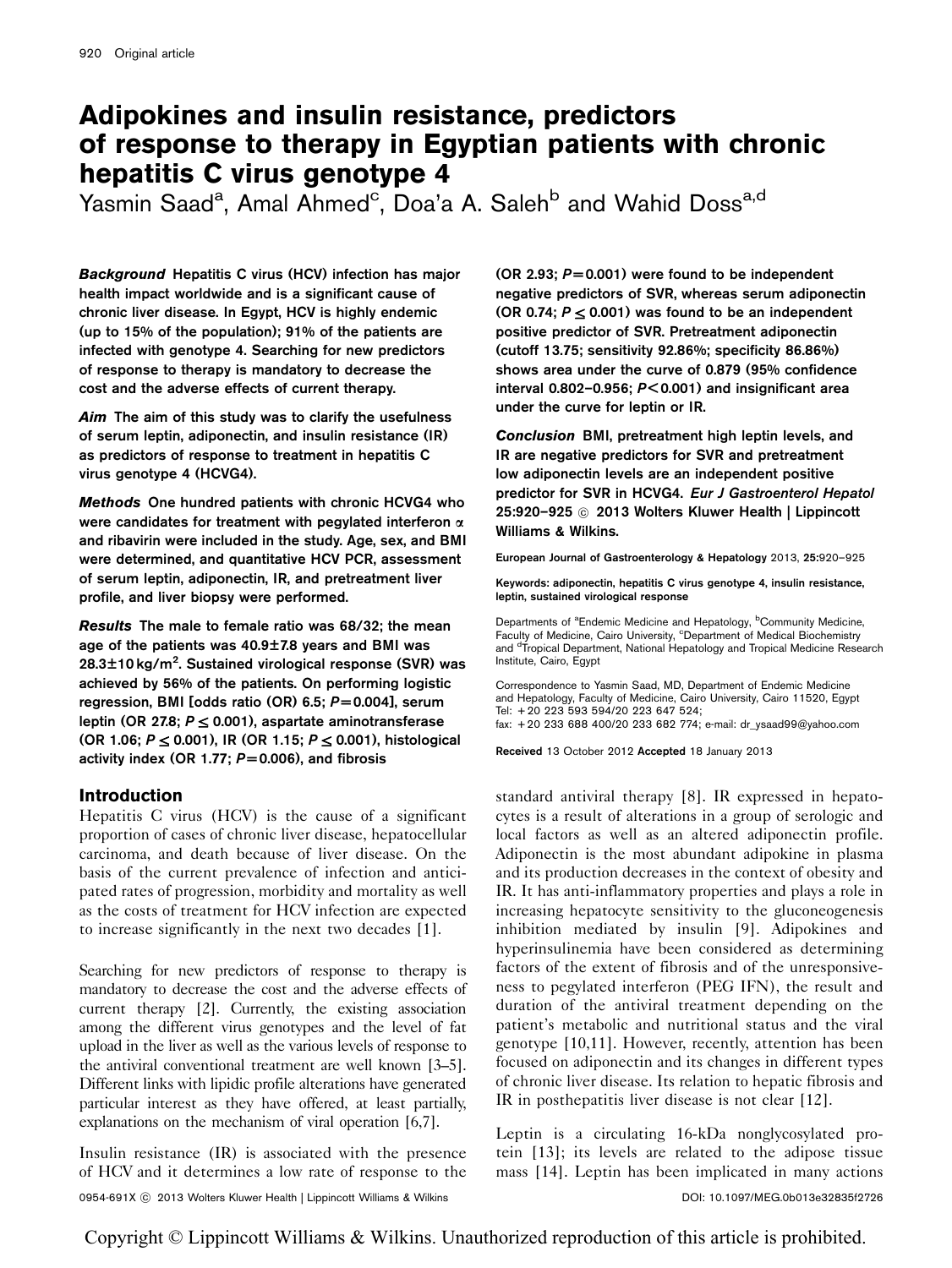The aim of this study was to clarify the usefulness of the clinical use of serum leptin, adiponectin, and IR as a predictor of response to treatment in hepatitis C virus genotype 4 (HCVG4).

# Methods

# Population samples

This study was carried out on 100 consecutive patients with chronic HCVG4 infection who were candidates for treatment with PEG IFN- $\alpha$  and ribavirin. The inclusion criteria were as follows: naive patients 18–60 years of age, HCV RNA positive with abnormal alanine aminotransferase (ALT), liver biopsy performed within 6 months before enrollment, and a diagnosis of CHC without cirrhosis. The exclusion criteria were as follows: those who are not fit for IFN therapy (coinfection with hepatitis B virus, alcohol intake, clinically evident liver cirrhosis, any end organ failure, hematological diseases, major psychiatric disorder, pregnant, and breast-feeding women). Informed consent was obtained from all participants before enrollment in the study. The study was carried out in accordance with the principles of the Declaration of Helsinki, and its appendices, and local and national laws.

All the patients were subjected to a clinical assessment. Height and weight were determined at baseline and BMI was calculated as weight in kg divided by height in  $m^2$ . Before starting therapy, laboratory investigations included complete liver profile, kidney function, international Ratio, and complete blood count. HCV PCR was quantified in all patients' sera using real time PCR (Stratagene, Foster City, California, USA); accordingly, they were classified into low (< 100 000 IU/ml), medium  $(100 000-1 000 000$  IU/ml), and high  $(> 1 000 000$  IU/ml), and as known more than 90% of Egyptian patients have HCVG4 [\[23,24\]](#page-4-0). a-Fetoprotein and HCV antibody were determined using Axyam (Abbot, New York, USA). Serum levels of adiponectin, leptin, and fasting insulin were determined using the ELISA test. Blood samples were obtained in the morning after 12 h of fasting. They were centrifuged and serum was separated, and then stored at  $-80^{\circ}$ C before use. IR was determined by homeostasis model assessment (HOMA) using the following equa-tion [\[25\]](#page-4-0): HOMA = fasting insulin  $(\mu U/ml) \times$  fasting glucose (mmol/l)/22.5. HOMA values more than 2.7 were considered to indicate IR; this cutoff corresponds to the upper quartile of a previously published control Italian population [\[26\]](#page-4-0). Abdominal ultrasound was performed for all the enrolled patients using a Toshiba (Japan) machine with a 3.5 MHz convex probe; patients were examined after at least 8 h of fasting. Percutaneous liver biopsy was performed under ultrasound guidance using 16-G needles. Specimens at least 2.5 cm in length, including a minimum of 12 portal tracts, were considered reliable for adequate grading and staging using a modified Knodell's score. Liver biopsies were assessed by a single pathologist who was blinded to the clinical data; the Metavir classification was used for the assessment of necroinflammation and stage of fibrosis. All the patients were treated with PEG IFN- $\alpha$ -2a, 180 mg/week subcutaneously, plus ribavirin (1000–1200 mg orally/day on the basis of body weight).

# Statistical methods

Continuous, normally distributed variables are summarized as mean±SD. Categorical and ordinal data are presented as frequencies and percentages. Differences between the means of continuous variables were assessed using Student's t-test. The association of a sustained virological response (SVR) with potential risk factors was assessed using the  $\chi^2$ and Fisher's exact tests where appropriate. Those factors showing a significant association in bivariate analysis or considered to be important factors irrespective of bivariate analysis results were included in multivariate logistic regression analysis. A ROC was constructed and the area under the curve (AUC) was calculated to determine whether adiponectin is capable of predicting a SVR.  $P$  values of less than  $0.05$  were considered statistically significant. Analyses were carried out using SPSS version 15.0 (SPSS Inc., Chicago, Illinois, USA).

# Results

The baseline characteristics of 100 chronic HCVG4 patients enrolled in the study are shown in [Table 1;](#page-2-0) there were 68 men and 32 women, mean $\pm$ SD age 40.9 $\pm$ 7.8 years and mean  $\pm$  SD BMI 28.3  $\pm$  10 kg/m<sup>2</sup>. The mean value of trans $aminases \pm SD$  was: aspartate aminotransferase  $(AST) =$  $63.5 \pm 20.1$ , ALT =  $55.8 \pm 15.1$ ); the mean  $\pm$ SD of  $\alpha$ -fetoprotein was  $10.3 \pm 4.9$ . Number of patients with low, medium, and high HCV viral load were 17, 51, and 32, respectively. The mean±SD serum leptin level was 9.4 $\pm$ 5.5, that of adiponectin was 17.4 $\pm$ 7.0, and IR was  $35.0 \pm 17.2$ . The overall hepatic grade of inflammation was  $5.9 \pm 1.1$  and stage of fibrosis was  $3.3 \pm 0.8$ . Of 100 patients, 56 showed a SVR, whereas 44 showed no response or relapse; no patient withdrew from therapy because of side-effects and no patients received less than 80% of the therapeutic schedule. Their demographic, laboratory, and histological parameters are shown in [Table 2.](#page-2-0) Both groups were age, sex, and HCV viral load matched; BMI was significantly higher in the nonresponder group compared with the SVR group  $(35.3 \pm 8.1 \text{ vs. } 22.8 \pm 7.6; P < 0.001)$ . High serum leptin was statistically significant in the nonresponder group compared with the SVR group  $(13.4 \pm 4.7 \text{ vs. } 6.2 \pm 3.7; P = 0.012)$ , whereas low serum adiponectin was statistically significant in the nonresponder group versus the SVR group  $(11.6 \pm 5.2 \text{ vs.})$  $22.0 \pm 4.4$ ;  $P < 0.001$ ). IR was significantly higher in the nonresponder group  $(48.0 \pm 15.1 \text{ vs. } 24.8 \pm 10.8; P < 0.001)$ .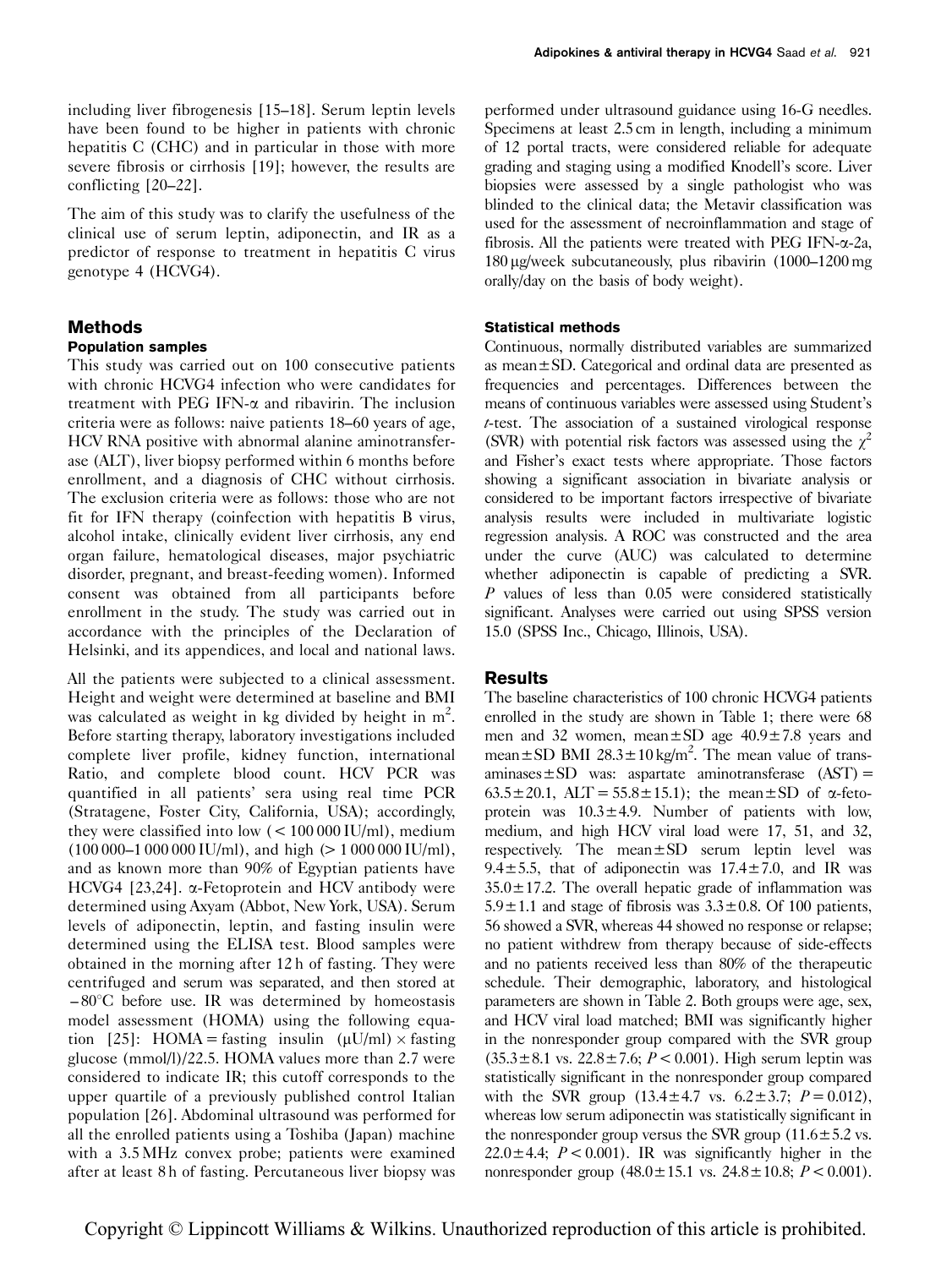#### <span id="page-2-0"></span>Table 1 Demographic, laboratory, and histological characteristics of a total of 100 chronic hepatitis C virus genotype 4 patients

| Variables                           | Value           |
|-------------------------------------|-----------------|
| Age (years)                         | $40.9 \pm 7.8$  |
| Sex (M : F)                         | 68:32           |
| BMI $(kq/m2)$                       | 28.3±10.0       |
| AST (IU/I)                          | $63.5 + 20.1$   |
| ALT (IU/I)                          | $55.8 \pm 15.1$ |
| Total bilirubin                     | $1.1 \pm 0.4$   |
| Alb                                 | $3.8 + 0.3$     |
| <b>AFP</b>                          | $10.3 + 4.9$    |
| <b>TSH</b>                          | $3.6 \pm 0.7$   |
| HCV viral load (number of patients) | 17:51:32        |
| (low: medium: high)                 |                 |
| Leptin (ng/ml)                      | $9.4 + 5.5$     |
| Adiponectin (µq/ml)                 | $17.4 \pm 7.0$  |
| F-insulin (µU/ml)                   | $7.9 + 3.7$     |
| FBG (mg/dl)                         | 100.9±17.8      |
| IR                                  | $35.0 \pm 17.2$ |
| Fibrosis score                      | $3.3 \pm 0.8$   |
| HAI                                 | $5.9 + 1.1$     |

Data are reported as mean±SD except in HCV viral load represented as number of patients.

AFP, a-fetoprotein; Alb, albumin; ALT, alanine aminotransferase; AST, aspartate aminotransferase; FBG, fasting blood glucose; HAI, histological activity index; HCV, hepatitis C virus; IR, insulin resistance; TSH, thyroid stimulating hormone.

Table 2 Demographic, laboratory, and histological characteristics of responder and nonresponder chronic hepatitis C virus genotype 4 patients to combined pegylated and ribavirin

|                           | SVR $(N=56)$    | $NR (N=44)$       | P value  |
|---------------------------|-----------------|-------------------|----------|
| Age (years)               | $40.4 \pm 8.1$  | $42.2 \pm 7.5$    | 0.16     |
| Sex (M : F)               | 35:21           | 33:11             | 0.18     |
| BMI $(kq/m2)$             | $22.8 + 7.6$    | $35.3 \pm 8.1$    | < 0.001  |
| AST (IU/I)                | 54.5±17.1       | 74.9±17.8         | < 0.001  |
| ALT (IU/I)                | 54.6±15.8       | 57.3±14.3         | 0.38     |
| Total bilirubin           | $1.1 \pm 0.4$   | $1.1 \pm 0.5$     | 0.56     |
| Alb                       | $3.9 + 0.3$     | $3.8 + 0.3$       | 0.11     |
| AFP                       | $10.2 + 5.0$    | $10.29.9 \pm 4.8$ | 0.85     |
| <b>TSH</b>                | $3.7 + 0.8$     | $3.4 \pm 0.6$     | 0.04     |
| PCR (low : medium : high) | 11:30:15        | 6:21:17           | 0.413    |
| Leptin (ng/ml)            | $6.2 + 3.7$     | $13.4 \pm 4.7$    | 0.012    |
| Adiponectin (µg/ml)       | $22.0 + 4.4$    | $11.6 \pm 5.2$    | < 0.001  |
| F-insulin (µU/ml)         | $5.5 \pm 2.4$   | $10.9 + 2.9$      | < 0.001  |
| FBG (mg/dl)               | 101.8±17.1      | 99.8±18.8         | 0.59     |
| IR                        | $24.8 \pm 10.8$ | 48.0±15.1         | < 0.1001 |
| HAI                       | $5.6 + 1.0$     | $6.2 \pm 1.2$     | 0.005    |
| Fibrosis stage            | $3.0 \pm 0.8$   | $3.6 \pm 0.7$     | < 0.001  |

Data are reported as mean±SD.

AFP, a-fetoprotein; Alb, albumin; ALT, alanine aminotransferase; AST, aspartate aminotransferase; FBG, fasting blood glucose; HAI, histological activity index; IR, insulin resistance; SVR, sustained virological response; TSH, thyroid stimulating hormone.

 $*P< 0.05$  is significant.

In terms of the histological features, there were significantly higher grades of inflammation and stages of fibrosis in nonresponders compared with those who achieved an SVR  $(6.2 \pm 1.2 \text{ and } 3.6 \pm 0.7 \text{ vs. } 5.6 \pm 1.0 \text{ and } 3.0 \pm 0.8; P = 0.005$ and  $P < 0.001$ , respectively).

A multivariate comparison of variables between patients with and without an SVR is shown in Tables 3 and 4. By logistic regression, BMI [odds ratio (OR) 6.5; 95% confidence interval (CI) 1.7–23.4;  $P = 0.004$ , serum leptin (OR 27.8; 95% CI 6.3–123.9;  $P \le 0.001$ ), AST (OR

#### Table 3 Multivariate analysis of host and viral factors associated with sustained virological response

| Variables                        | OR (95% CI)         | $P$ value |
|----------------------------------|---------------------|-----------|
| Age                              | $0.94(0.86 - 1.02)$ | 0.18      |
| Sex (male vs. female)            | $2.8(0.73 - 10.91)$ | 0.133     |
| BMI ( $\geq$ 25 vs. < 25)        | $6.5(1.7-23.4)$     | 0.004     |
| Leptin ( $\geq 8$ vs. $\leq 8$ ) | 27.8 (6.3-123.9)    | < 0.001   |
| Adiponectin                      | $0.74(0.68 - 0.82)$ | < 0.001   |
| AST                              | $1.06(1.04 - 1.09)$ | < 0.001   |
| ALT                              | $1.01(0.99 - 1.04)$ | 0.38      |
| AFP                              | $0.99(0.92 - 1.08)$ | 0.85      |
| IR                               | $1.15(1.09 - 1.21)$ | < 0.001   |
| HAI                              | $1.77(1.18 - 2.65)$ | 0.006     |
| Fibrosis                         | $2.93(1.56 - 5.49)$ | 0.001     |

Values are presented as mean±SD unless indicated otherwise.

AFP, a-fetoprotein; ALT, alanine aminotransferase; AST, aspartate aminotransferase; CI, confidence interval; IR, insulin resistance; OR, odds ratio. \*P < 0.05 is significant.

Table 4 Multivariate analysis of (leptin, adiponectin, insulin resistance, body mass index, and fibrosis) associated with sustained virological response

| Variables                       | OR (95% CI)         | $P$ value |
|---------------------------------|---------------------|-----------|
| BMI ( $\geq$ 25 vs. < 25)       | $6.5(1.7-23.4)$     | 0.004     |
| Leptin ( $\geq$ 8 vs. $\leq$ 8) | 27.8 (6.3-123.9)    | < 0.001   |
| Adiponectin                     | $0.74(0.68 - 0.82)$ | < 0.001   |
| IR                              | $1.15(1.09 - 1.21)$ | < 0.001   |
| Fibrosis                        | $2.93(1.56 - 5.49)$ | 0.001     |

CI, confidence interval; IR, insulin resistance; OR, odds ratio

1.06; 95% CI 1.04–1.09,  $P \le 0.001$ ), IR (OR 1.15; 95% CI 1.09–1.21,  $P \le 0.001$ ), histological activity index (OR 1.77; 95% CI 1.18–2.65;  $P = 0.006$ , and fibrosis (OR 2.93; 95% CI 1.56–5.49;  $P = 0.001$ ) were found to be independent negative predictors of SVR, whereas serum adiponectin (OR 0.74; 95% CI 0.68–0.82;  $P \le 0.001$ ) was found to be an independent positive predictor of SVR.

To evaluate the suitability of pretreatment levels of leptin, adiponectin, and IR to predict patients with a SVR, it was found that at a cutoff point of 13.75 for pretreatment adiponectin, the sensitivity and specificity of adiponectin for the SVR were 92.86 and 86.86%, respectively. The AUC for adiponectin was 0.879 (95% CI 0.802–0.956;  $P < 0.001$ ) as shown in [Fig. 1](#page-3-0). For the serum leptin and IR, there were no significant AUCs with no sensitivity or specificity (AUC for leptin was 0.10, 95% CI 0.03–0.17 and AUC for IR was 0.09, 95% CI  $0.03 - 0.14$ .

### **Discussion**

SVR, defined as undetectable HCV RNA in serum 24 weeks after the end of therapy [\[27\]](#page-4-0), varies primarily according to the HCV genotype, which is the single most important parameter affecting the rate of cure. In our study, 56% of the patients with chronic HCVG4 showed an SVR, which is in agreement with other studies in which SVR rates of 55–60% have been reported [\[28,29](#page-4-0)]; in some studies, it reaches 69% [\[30,31](#page-4-0)]. However, studies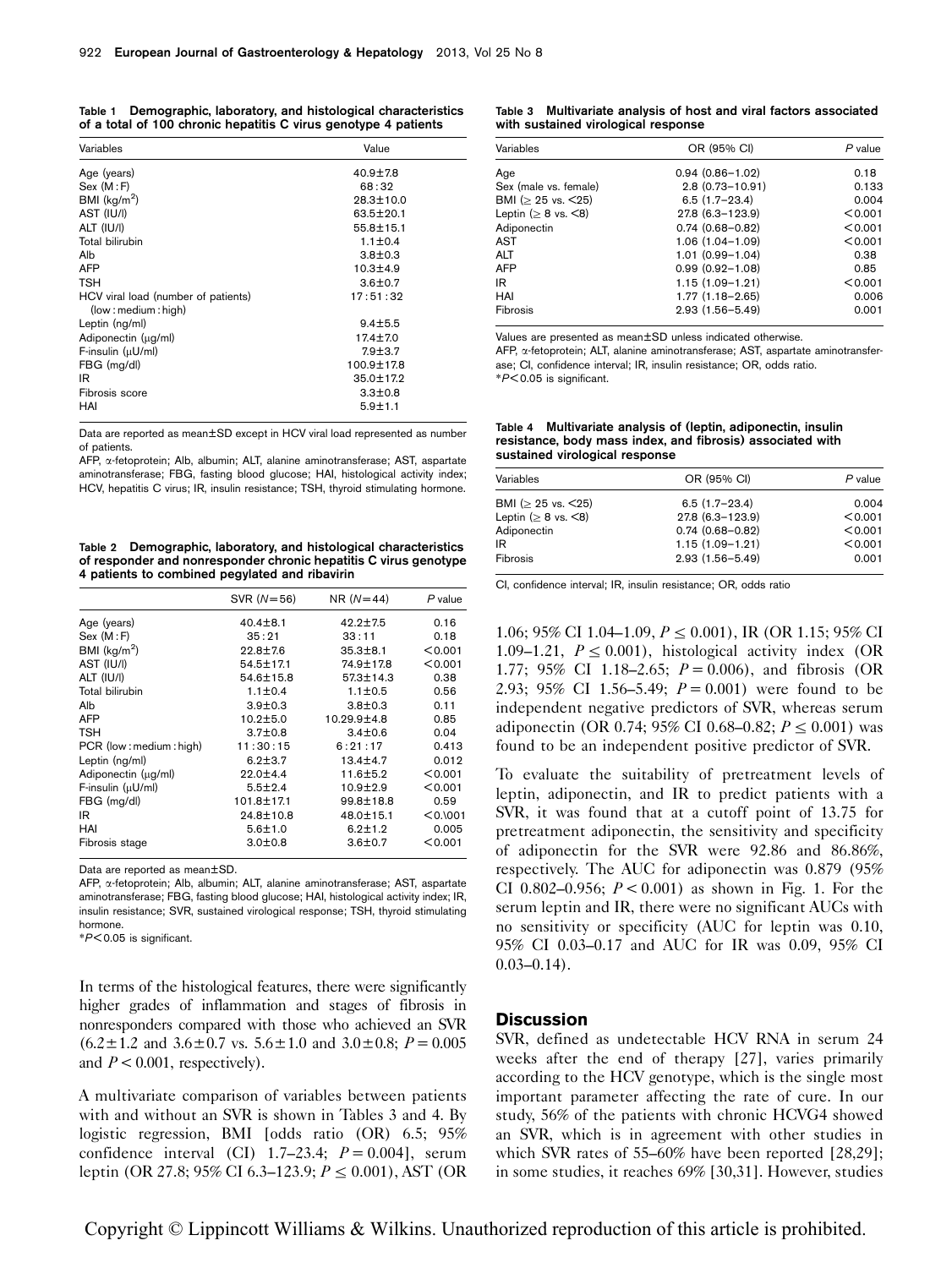<span id="page-3-0"></span>

ROC of adiponectin in relation to sustained virological response. Diagonal segments are produced by ties.

carried out in Europe [\[32–34](#page-4-0)] have shown that the SVR rates in Africans or Europeans with chronic HCVG4 treated with PEG IFN- $\alpha$  plus ribavirin are lower than those obtained in studies carried out in the Middle East. This may be influenced by multiple factors; some are related to HCV itself as patients infected with HCV-G4a had higher SVR rates than those infected with HCV-G4d [\[34\]](#page-4-0). Other factors are unrelated to HCV: genetic factors, age, sex, BMI, stage of liver disease, and some comorbidities such as IR, which affect both liver fibrosis progression and response to therapy [\[35](#page-4-0)]. The results of our study further confirm that in patients with CHC, high BMI has been associated with a lower SVR rate; furtheremore, certain studies have found that BMI more than 30 is an independent risk factor for nonresponse to antiviral therapy in chronic HCV [\[36\]](#page-4-0), and this can be attributed to the following: first, BMI has been shown to correlate with the degree of steatosis found in hepatitis C [\[37](#page-4-0)]. Steatosis leads to an increase in lipid deposits within cells [\[38\]](#page-4-0), which may cause a functional disturbance by decreasing the contact area between the drugs and the hepatocytes containing the virus [\[39](#page-4-0)]. Second, in obese individuals, there may be a reduction in the initial absorption of a drug administered subcutaneously because of an increase in subcutaneous fat. Third, the structural property of PEG IFNs is such that its size precludes rapid uptake into the vascular system, but large proteins (> 15 kDa) injected subcutaneously are primarily taken up by the lymphatic system, and obese individuals are known to have poor lymphatic circulation [\[40](#page-4-0)]; this could potentially lead to lower serum levels of PEG IFN, thus reducing the likelihood of a successful antiviral response.

Leptin concentration, which is a proinflammatory adipokine, is increased in obese patients. Leptin stimulates Th1 responses [\[41](#page-4-0)], which favors an SVR in CHC patients receiving antiviral therapy [\[42\]](#page-5-0). This is not contradictory to the presence of a high baseline leptin level in our CHCG4 patients without SVR, because upregulation of leptin secretion may result from peripheral leptin resistance, thus suggesting that leptin resistance (rather than increased effects) may underlie hyporesponsiveness to IFN- $\alpha$  [\[43\]](#page-5-0). Leptin resistance in these patients may be caused by abnormal leptin transport and disturbances in ObR signaling, including overexpression of the suppressor of cytokine signaling-3 (SOCS3), an agent that inhibits leptin signaling [\[44](#page-5-0)]. Univariate regression analysis of our patients showed statistically significant high baseline serum leptin levels in nonresponder chronic HCVG4 patients; however, in multivariate logistic regression analysis, high baseline leptin level was a negative prognostic factor for response to antiviral therapy [\[9](#page-4-0)], but with small AUC. Another factor that may be related to the reduced response to IFN- $\alpha$  is IR; increasing levels of IR are associated with reduced rates of an initial virological response [\[45–47\]](#page-5-0) and SVR [\[48–52\]](#page-5-0). Our study also provides further evidence that IR impairs sustained response to antiviral treatment in genotype 4-infected patients. This negative association has been reported to occur both in patients infected with the genotype 1 [\[48,49,52](#page-5-0)] and in those with genotypes 2 and 3 [\[51\]](#page-5-0). A reasonable explanation might be the involvement of HCV in the development of IR, a theory supported by many previous reports [\[53\]](#page-5-0). The levels of the SOCS3, a factor promoting the degradation of the insulin receptor substrate-1, thus leading to impaired insulin signaling and IR, have been reported to be increased in cells expressing the HCV core protein [\[53\]](#page-5-0) as well as in the liver of CHC patients not responding to antiviral therapy [\[54](#page-5-0)]. SOCS3 is also a negative regulator of IFN- $\alpha$  signaling [\[55\]](#page-5-0). Thus, SOCS3 upregulation by HCV may represent a first molecular link between a reduced response to IFN- $\alpha$  and IR. Other evidence suggests that IR is associated with severe fibrosis and poor response to treatment in patients with CHC [\[48,56,57](#page-5-0)], which was proved in our study. Moreover, there may be an interaction between serum leptin and IR on hepatic fibrogenesis and poor response to IFNribavirin therapy in genotype 4, as documented in previous reports on genotype 1 [\[58\]](#page-5-0), and as already proposed by Romero-Gomez et al. [\[48\]](#page-5-0), HOMA-IR could represent the best host marker to predict an SVR in genotype 1-infected patients.

Another adipokine that plays a role in chronic hepatitis is adiponectin; it has hepatoprotective and antifibrogenic effects in cases of hepatic injury and protects against liver steatosis [\[59](#page-5-0)]. In the current study, there was a significant decrease in serum adiponectin in CHCG4 patients with SVR and it represent a positive prognostic factor for response to IFN-ribavirin therapy in CHCG4 in multivariate regression analysis, which can be explained by the fact that adiponectin, both total and high molecular weight isoforms, increased the production of antiviral cytokine IFN- $\gamma$  by polymorph nuclear cells from HCV-infected patients, in addition to attenuation of IL-6 production [\[60](#page-5-0)]. Although IFN- $\gamma$  is a proinflammatory cytokine, it is crucial in establishment of the antiviral state both by inhibition of viral replication [\[61\]](#page-5-0) and by induction of proteins involved in regulating the innate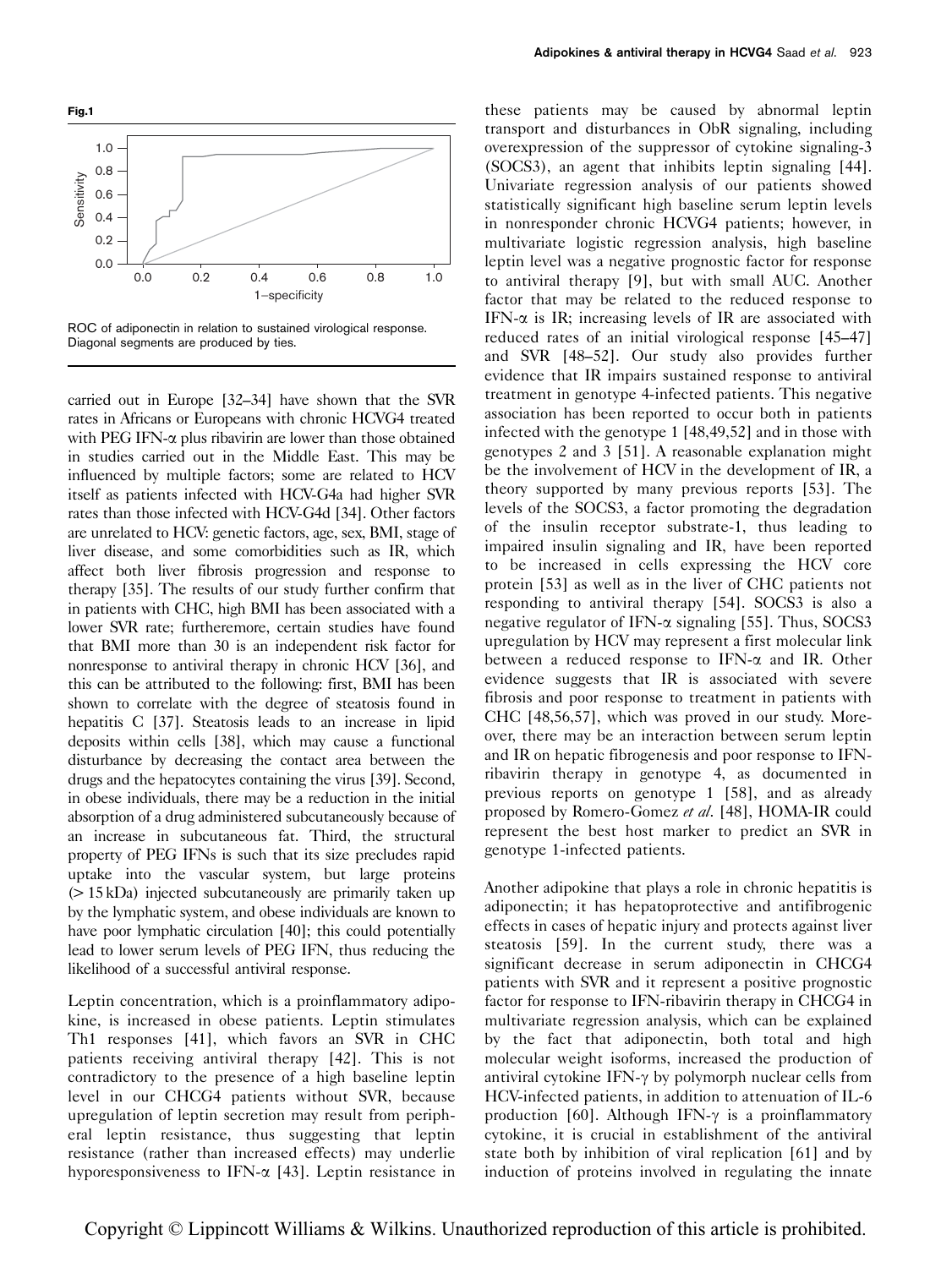<span id="page-4-0"></span>and adaptive immune response [\[62\]](#page-5-0). In conclusion, BMI, pretreatment high leptin, and IR are negative predictors for SVR and pretreatment low adiponectin is an independent positive predictor for SVR in HCVG4.

### Acknowledgements

The authors thank Egyptian National Committee for Control of Viral Hepatitis and National Hepatology and Tropical Medicine Research Institute, Egypt.

### Conflicts of interest

There are no conflicts of interest.

### References

- 1 Dienstag JL, McHutchison JG. American gastroenterological association medical position statement on the management of hepatitis C. Gastroenterology 2006; 130:225–230.
- 2 Hamamoto S, Uchida Y, Wada T, Moritani M, Sato S, Hamamoto N, et al. Changes in serum lipid concentrations in patients with chronic hepatitis C virus positive hepatitis responsive or non-responsive to interferon therapy. J Gastroenterol Hepatol 2005; 20:204–208.
- 3 Abid K, Pazienza V, de Gottardi A, Rubbia-Brandt L, Conne B, Pugnale P, et al. An in vitro model of hepatitis C virus genotype 3a-associated triglycerides accumulation. J Hepatol 2005; 42:744–751.
- Solis-Herruzo JA, Pérez-Carreras M, Rivas E, Fernández-Vázquez I, Garfia C, Bernardos E, et al. Factors associated with the presence of nonalcoholic steatohepatitis in patients with chronic hepatitis C. Am J Gastroenterol 2005; 100:1091–1098.
- 5 Lonardo A, Loria P, Adinolfi LE, Carulli N, Ruggiero G. Hepatitis C and steatosis: a reappraisal. J Viral Hepat 2006; 13:73–80.
- 6 Gupte P, Dudhade A, Desai HG. Acquired apolipoprotein B deficiency with chronic hepatitis C virus infection. Indian J Gastroenterol 2006; 25:311–312.
- Iacono O, Venezia G, Petta S. The impact of insulin resistance, serum adipocytokines and visceral obesity on steatosis and fibrosis in patients with chronic hepatitis C. Aliment Pharmacol Ther 2007; 25:1181–1119.
- 8 Leclercq IA, Da Silva Morais A, Schroyen B, Van Hul N, Geerts A. Insulin resistance in hepatocytes and sinusoidal liver cells: mechanisms and consequences. J Hepatol 2007; 47:142-156.
- 9 Eguchi Y, Mizuta T, Yasutake T, Hisatomi A, Iwakiri R, Ozaki I, et al. High serum leptin is an independent risk factor for non-response patients with low viremia to antiviral treatment in chronic hepatitis C. World J Gastroenterol 2006; 12:556–560.
- 10 Saxena NK, Titus MA, Ding X, Floyd J, Srinivasan S, Sitaraman SV, Anania FA. Leptin as a novel profibrogenic cytokine in hepatic stellate cells: mitogenesis and inhibition of apoptosis mediated by extracellular regulated kinase (Erk) and Akt phosphorylation. FASEB J 2004; 18:1612-1614.
- 11 Ding X, Saxena NK, Lin S, Xu A, Srinivasan S, Anania FA. The roles of leptin and adiponectin: a novel paradigm in adipocytokine regulation of liver fibrosis and stellate cell biology. Am J Pathol 2005; 166:1655–1669.
- 12 Derbala M, Rizk N, Al-Kaabi S, Amer A, Shebl F, Al Marri A, et al. Adiponectin changes in HCV-genotype 4: relation to liver histology and response to treatment. J Viral Hepat 2009; 16:689–696.
- 13 Zhang Y, Proenca R, Maffei M, Barone M, Leopold L, Friedman JM. Position cloning of the mouse obese gene and its human homologue. Nature 1994; 372:425–432.
- 14 Spiegelman BM, Flier JS. Obesity and the regulation of energy balance. Cell 2001; 104:531–543.
- 15 Potter JJ, Womack L, Mezey E, Anania FA. Transdifferentiation of rat hepatic stellate cells results in leptin expression. Biochem Biophys Res Commun 1998; 244:178–182.
- 16 Leclercq IA, Farrell GC, Schriemer R, Robertson GR. Leptin is essential for the hepatic fibrogenic response to chronic liver injury. J Hepatol 2002; 37:206–213.
- 17 Bethanis S, Theocharis S. Leptin in the field of hepatic fibrosis: a pivotal or incidental player? Dig Dis Sci 2006; 51:1685–1696.
- 18 Tsochatzis E, Papatheodoridis GV, Archimandritis AJ. The evolving role of leptin and adiponectin in chronic liver diseases. Am J Gastroenterol 2006; 101:2629–2640.
- 19 Bolukbas FF, Bolukbas C, Horoz M, Gumus M, Erdogan M, Zeyrek F, et al. Child-Pugh classification dependent alterations in serum leptin levels among cirrhotic patients: a case controlled study. BMC Gastroenterol 2004; 4:23.
- 20 Uygun A, Kadayifci A, Yesilova Z, Erdil A, Yaman H, Saka M, et al. Serum leptin levels in patients with nonalcoholic steatohepatitis. Am J Gastroenterol 2000; 95:3584–3588.
- 21 Ben-Ari Z, Schaffer Z, Sulkes J, Manhaim V, Tur-Kaspa R, Fainaru M. Alterations in serum leptin in chronic liver disease. Dig Dis Sci 2002; 47:183–189.
- 22 Comlekci A, Akpinar H, Yesil S, Okan I, Ellidokuz E, Okan A, et al, Serum leptin levels in patients with liver cirrhosis and chronic viral hepatitis. Scand J Gastroenterol 2003; 38:779–786.
- 23 Zainab DM, Ed Wakil A. Hepatitis C in Egypt. Am J Gastroenterol 2006; 94:1018–1022.
- 24 Egyptian Ministry of Health. Egyptian Ministry of Health Annual Report, 2007. Available at: <http://www.mohp.gov.eg/Main.asp> [Accessed 10 August 2007].
- 25 Matthews DR, Hosker JP, Rudenski AS, Naylor BA, Treacher DF, Turner RC. Homeostasis model assessment: insulin resistance and beta-cell function from fasting plasma glucose and insulin concentration in man. Diabetologia 1985; 28:412–419.
- 26 Bugianesi E, Pagotto U, Manini R, Vanni E, Gastaldelli A, De Iasio R. Plasma adiponectin in nonalcoholic fatty liver is related to hepatic insulin resistance and hepatic fat content, not to liver disease severity. J Clin Endocrinol Metab 2005; 90:3498–3504.
- 27 Hadziyannis SJ, Sette H Jr, Morgan TR, Balan V, Diago M, Marcellin P, et al. Peginterferon-alpha2a and ribavirin combination therapy in chronic hepatitis C: a randomized study of treatment duration and ribavirin dose. Ann Intern Med 2004; 140:346–355.
- 28 Esmat G, Abouzied AM, Abdel-Aziz F, Strickland T. Subjects with chronic hepatitis C and genotype 4 have a similarly effective response to standard or pegylated interferon in combination with ribavirin [abstract]. Hepatology 2003; 38 (Suppl):324A.
- 29 Shobokshi OA, Serebour FE, Skakni L, Al Khalifa M. Combination therapy of peginterferon alfa-2a and ribavirin significantly enhance sustained virological and biochemical response rate in chronic hepatitis C genotype 4 patients in Saudi Arabia [abstract]. Hepatology 2003; 38 (Suppl):996A.
- Thakeb FAI, Omar MM, El Awadi MM, Isshak SY. Randomized controlled trial of peginterferon alpha-2a plus ribavirin for chronic hepatitis C virus genotype 4 among Egyptian patients [abstract]. Hepatology 2003; 38:252A.
- 31 Hasan F, Asker H, Al-Khaldi J, Siddique I, Al-Ajmi M, Owaid S, et al. Peginterferon alfa-2b plus ribavirin for the treatment of chronic hepatitis C genotype 4. Am J Gastroenterol 2004; 99:1733–1737.
- 32 Diago M, Hassanein T, Rodes J, Ackrill AM, Sedarati F. Optimized virologic response in hepatitis C virus genotype 4 with peginterferonalpha2a and ribavirin. Ann Intern Med 2004; 140:72–73.
- 33 Soriano V, Nunez M, Sanchez-Conde M, Barreiro P, Garcia-Samaniego A, Martin-Carbonero L, et al. Response to interferon-based therapies in HIVinfected patients with chronic hepatitis C due to genotype 4. Antivir Ther 2005; 10:167–170.
- 34 Roulot D, Bourcier V, Grando V, Deny P, Baazia Y, Fontaine H, et al. Observational VHC4 Study Group. Epidemiological characteristics and response to peginterferon plus ribavirin treatment of hepatitis C virus genotype 4 infection. J Viral Hepat 2007; 14:460–467.
- 35 Alberti A. What are the comorbidities influencing the management of patients and the response to therapy in chronic hepatitis C? Liver Int 2009; 29 (Suppl 1):15–18.
- 36 Bressler BL, Guindi M, Tomlinson G, Heathcote J. High body mass index is an independent risk factor for nonresponse to antiviral treatment in chronic hepatitis C. Hepatology 2003; 38:639-644.
- Hourigan LF, Macdonald GA, Purdie D, Whitehall VH, Shorthouse C, Clouston A, Powell EE. Fibrosis in chronic hepatitis C correlates significantly with body mass index and steatosis. Hepatology 1999; 29:1215–1219.
- 38 Giannini E, Ceppa P, Botta F, Fasoli A, Romagnoli P, Cresta E, et al. Steatosis and bile duct damage in chronic hepatitis C: distribution and relationships in a group of Northern Italian patients. Liver 1999; 19:432–437.
- 39 Giannini E, Ceppa P, Testa R. Steatosis in chronic hepatitis C: can weight reduction improve therapeutic efficacy? J Hepatol 2001; 35:432–433.
- 40 Banerjee D, Williams EV, Ilott J, Monypenny IJ, Webster DJ. Obesity predisposes to increased drainage following axillary node clearance: a prospective audit. Ann R Coll Surg Engl 2001; 83:268–271.
- 41 Lord GM, Matarese G, Howard JK, Baker RJ, Bloom SR, Lechler RI. Leptin modulates the T-cell immune response and reverses starvation-induced immunosuppression. Nature 1998; 394:897–901.

Copyright © Lippincott Williams & Wilkins. Unauthorized reproduction of this article is prohibited.